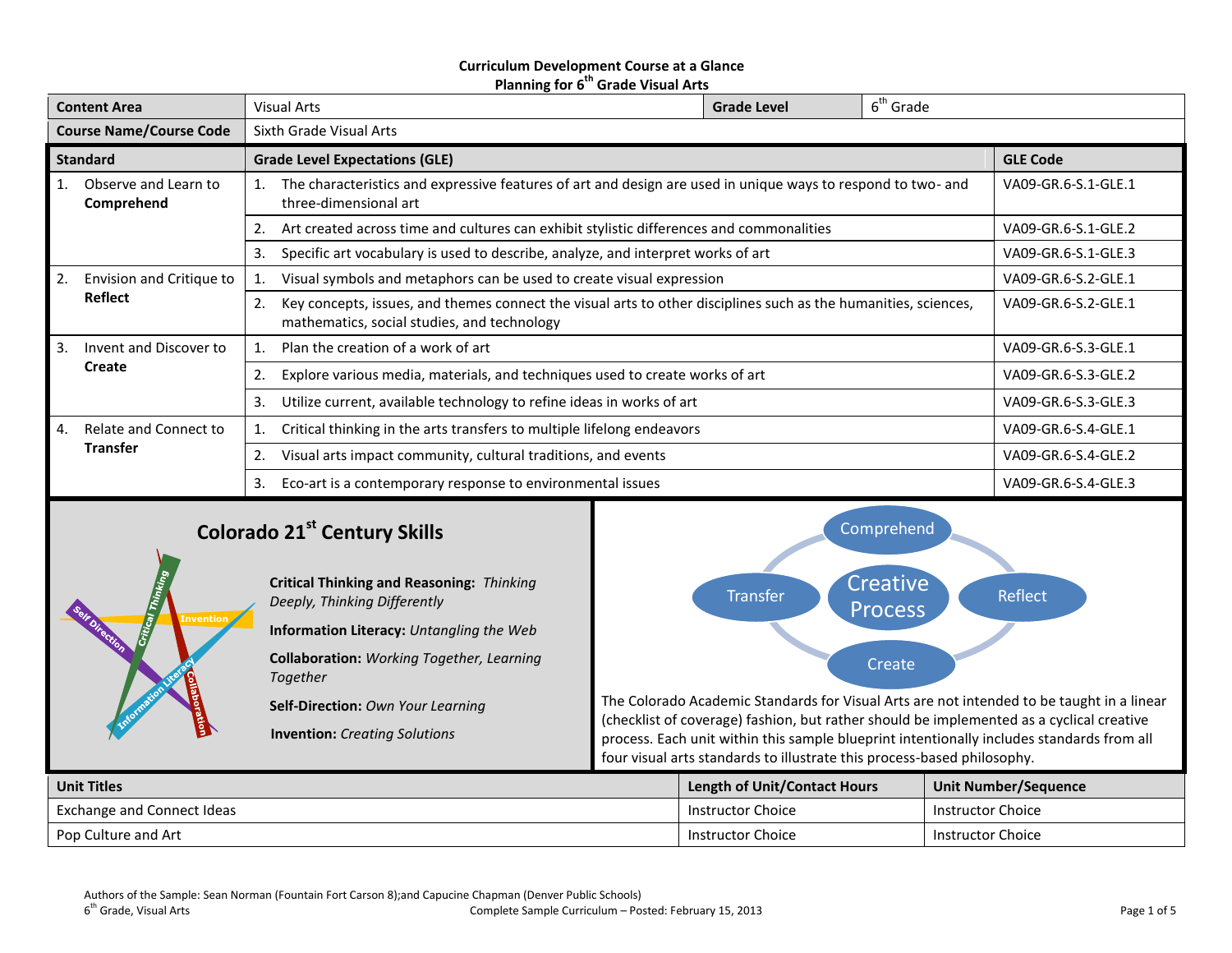| <b>Unit Title</b>                                     | <b>Exchange and Connect Ideas</b>  |                                                                                                                                                                                                                                                                                                                                                                                                                                                                     |                                                                                                                                                                                                   | <b>Length of Unit</b> | Instructor Choice                                                                                                                                   |
|-------------------------------------------------------|------------------------------------|---------------------------------------------------------------------------------------------------------------------------------------------------------------------------------------------------------------------------------------------------------------------------------------------------------------------------------------------------------------------------------------------------------------------------------------------------------------------|---------------------------------------------------------------------------------------------------------------------------------------------------------------------------------------------------|-----------------------|-----------------------------------------------------------------------------------------------------------------------------------------------------|
| <b>Focusing Lens(es)</b>                              | Design                             | <b>Standards and Grade</b><br><b>Level Expectations</b><br><b>Addressed in this Unit</b>                                                                                                                                                                                                                                                                                                                                                                            | VA09-GR.6-S.1-GLE.1, VA09-GR.6-S.1-GLE.3<br>VA09-GR.6-S.2-GLE.1, VA09-GR.6-S.2-GLE.2<br>VA09-GR.6-S.3-GLE.1, VA09-GR.6-S.3-GLE.2, VA09-GR.6-S.3-GLE.3<br>VA09-GR.6-S.4-GLE.2, VA09-GR.6-S.4-GLE.3 |                       |                                                                                                                                                     |
| <b>Inquiry Questions</b><br>(Engaging-<br>Debatable): |                                    | How might artists of the past share their artwork with the technology available today? (VA09-GR.6-S.1-GLE.1,3) and (VA09-GR.6-S.2-GLE.2) and (VA09-<br>GR.6-S.3-GLE.1,2,3) and (VA09-GR.6-S.4-GLE.2,3)<br>Explain the potential for multiple interpretations/viewpoints in a piece of artwork?<br>How is a connection between the visual arts and writing important?<br>What are some philosophical questions regarding the distribution of artwork electronically? |                                                                                                                                                                                                   |                       |                                                                                                                                                     |
| <b>Unit Strands</b>                                   | Comprehend/Reflect/Create/Transfer |                                                                                                                                                                                                                                                                                                                                                                                                                                                                     |                                                                                                                                                                                                   |                       |                                                                                                                                                     |
| <b>Concepts</b>                                       | Context, Meaning                   |                                                                                                                                                                                                                                                                                                                                                                                                                                                                     |                                                                                                                                                                                                   |                       | Space/Time/Energy, Expression, Emotions, Investigate/Discover, Observation, Analyze, Research, Criticism/Critical Thinking, Design, Interpretation, |

| <b>Generalizations</b><br>My students will Understand that                                                                                                                                                                                                                   | <b>Factual</b>                                                                              | <b>Guiding Questions</b><br>Conceptual                                                                                                                                                     |
|------------------------------------------------------------------------------------------------------------------------------------------------------------------------------------------------------------------------------------------------------------------------------|---------------------------------------------------------------------------------------------|--------------------------------------------------------------------------------------------------------------------------------------------------------------------------------------------|
| Critical thinking employs observation, investigation and<br>interpretation of context and meaning in the design of<br>artworks. (VA09-GR.6-S.1-GLE.1,3) and (VA09-GR.6-S.2-<br>GLE.2) and (VA09-GR.6-S.3-GLE.1,2,.3) and (VA09-GR.6-<br>$S.4-GLE.2,3)$                       | How can an artist statement be used to observe,<br>investigate and interpret a work of art? | How does the format artists choose to exhibit their work<br>(for example: brick and mortar Gallery, online Gallery,<br>website, blog) influence the viewers' perception of<br>the artwork? |
| Research and analysis through writing, journaling and<br>sketching of art work contributes to understanding how<br>artists express emotions through art.<br>(VA09-GR.6-S.1-GLE.1,3) and (VA09-GR.6- S.2-GLE.2) and<br>(VA09-GR.6-S.3-GLE.1,2,.3) and (VA09-GR.6-S.4-GLE.2,3) | How do artists combine content and form to<br>communicate emotion in artwork?               | How might writing, journaling and sketching expand an<br>artist's ability to convey their message in the<br>artwork?                                                                       |
| Technology provides opportunities for artist and viewer to<br>interact with and influence one another. (VA09-GR.6-S.1-<br>GLE.1,3) and (VA09-GR.6- S.2-GLE.2) and (VA09-GR.6-S.3-<br>GLE.1,2,.3) and (VA09-GR.6-S.4-GLE.2,3)                                                 | What influences where and how an artist exhibits their<br>artwork?                          | How might artists use social media to gain better<br>perspective of their own work?                                                                                                        |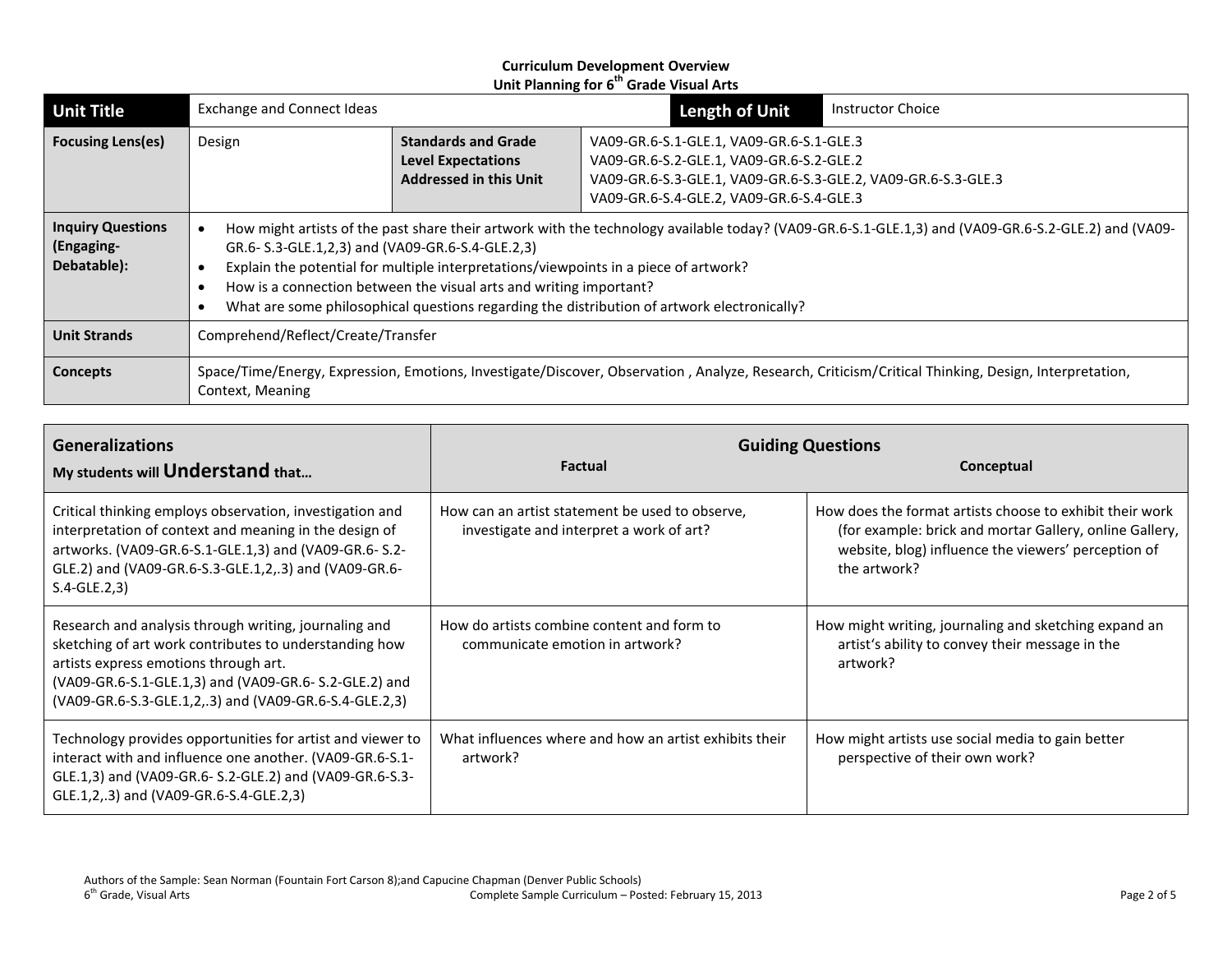| <b>Critical Content:</b><br>My students will Know                                                                                                                                                                                                                                                                                                                                                                                                                                                                                                                                                                                                                                                             | <b>Key Skills:</b><br>My students will be able to $(Do)$                                                                                                                                                                                                                                                                                                                                                                                                                                                                                                                                                                                                                                                                                                                                    |  |
|---------------------------------------------------------------------------------------------------------------------------------------------------------------------------------------------------------------------------------------------------------------------------------------------------------------------------------------------------------------------------------------------------------------------------------------------------------------------------------------------------------------------------------------------------------------------------------------------------------------------------------------------------------------------------------------------------------------|---------------------------------------------------------------------------------------------------------------------------------------------------------------------------------------------------------------------------------------------------------------------------------------------------------------------------------------------------------------------------------------------------------------------------------------------------------------------------------------------------------------------------------------------------------------------------------------------------------------------------------------------------------------------------------------------------------------------------------------------------------------------------------------------|--|
| Examples of critical thinking skills such as observation, investigation and<br>interpretation when studying the context and meaning of artworks. (VA09-GR.6-<br>S.1-GLE.1, GLE.3) and (VA09-GR.6- S.2-GLE.2) and (VA09-GR.6-S.3-GLE.1,2,3) and<br>(VA09-GR.6- S.4-GLE.2,3)<br>The process of research and analysis through writing, journaling and sketching<br>(VA09-GR.6-S.1-GLE.1, GLE.3) and (VA09-GR.6- S.2-GLE.2) and (VA09-GR.6-S.3-<br>GLE.1,2,3) and (VA09-GR.6- S.4-GLE.2,3)<br>Ways in which artists, curators and educators use technology (web, blogs) to share<br>artwork (VA09-GR.6-S.1-GLE.1, GLE.3) and (VA09-GR.6- S.2-GLE.2) and (VA09-GR.6-<br>S.3-GLE.1,2,3) and (VA09-GR.6-S.4-GLE.2,3) | Create works of art with personal voice to analyze. (VA09-GR.6-S.1-GLE.1,3) and<br>(VA09-GR.6-S.2-GLE.2) and (VA09-GR.6-S.3-GLE.1,2) and 9 VA09-GR.6-S.4-GLE.2, 3)<br>Investigate, discover and observe their works of art in a critical manner. . (VA09-<br>GR.6-S.1-GLE.1,3) and (VA09-GR.6- S.2-GLE.2) and (VA09-GR.6-S.3-GLE.1, 2,3) and<br>(VA09-GR.6- S.4-GLE.2,3)<br>Use research and techniques of analysis to write about their works of art. (VA09-<br>GR.6-S.1-GLE.1,3) and (VA09-GR.6- S.2-GLE.2) and (VA09-GR.6-S.3-GLE.1, 2,3) and<br>(VA09-GR.6- S.4-GLE.2,3)<br>Create and manage technology that allows artwork to exist beyond the physical<br>domain. (VA09-GR.6-S.1-GLE.1,3) and (VA09-GR.6- S.2-GLE.2) and (VA09-GR.6-S.3-<br>GLE.1, 2,3) and (VA09-GR.6- S.4-GLE.2,3) |  |
| Critical Language: includes the Academic and Technical vocabulary, semantics, and discourse which are particular to and necessary for accessing a given discipline.                                                                                                                                                                                                                                                                                                                                                                                                                                                                                                                                           | $\mathsf{EVALUATE}$ . A considerable to consider the descriptional conditional consideration of consideration of the condition of $\mathcal{L}$ and $\mathcal{L}$                                                                                                                                                                                                                                                                                                                                                                                                                                                                                                                                                                                                                           |  |

EXAMPLE: A student in Language Arts can demonstrate the ability to apply and comprehend critical language through the following statement: *"Mark Twain exposes the hypocrisy of slavery through the use of satire."*

| A student in<br>ability to apply and comprehend critical language<br>through the following statement(s): | can demonstrate the                                                            | Through the process of writing, sketching and journaling artists investigate and analyze personal voice in a work of<br>art. |
|----------------------------------------------------------------------------------------------------------|--------------------------------------------------------------------------------|------------------------------------------------------------------------------------------------------------------------------|
| <b>Academic Vocabulary:</b>                                                                              | Expression, emotions, investigate/discover, observation, blog, gallery, museum |                                                                                                                              |
| <b>Technical Vocabulary:</b>                                                                             |                                                                                | Criticism, analysis, personal voice, curator, techniques, physical domain                                                    |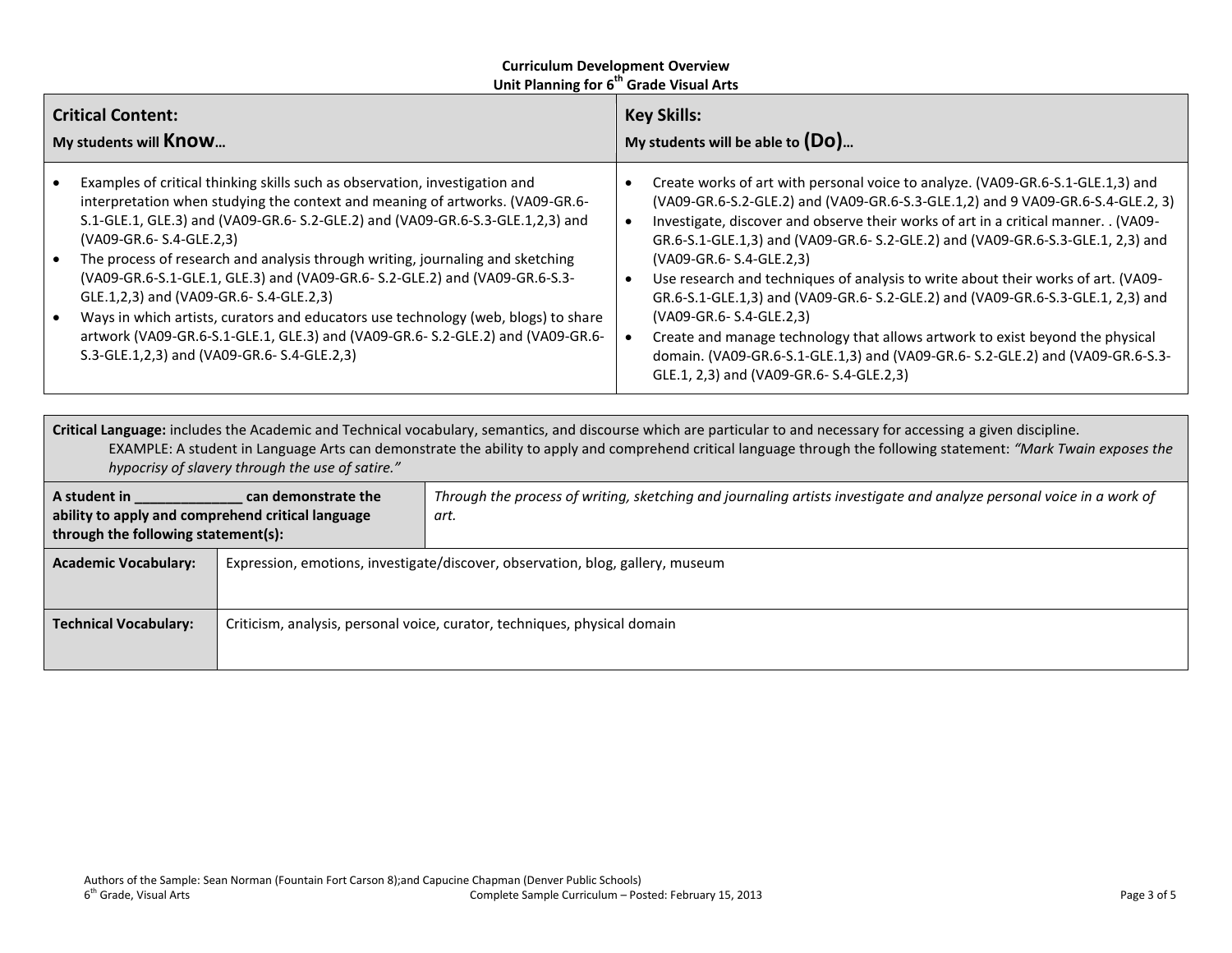| <b>Unit Title</b>                                     | Pop Culture and Art                                                                                                                                                                                                                                                                        |                                                                                          | <b>Length of Unit</b>                                                                                                                                                                                                  | Instructor Choice |
|-------------------------------------------------------|--------------------------------------------------------------------------------------------------------------------------------------------------------------------------------------------------------------------------------------------------------------------------------------------|------------------------------------------------------------------------------------------|------------------------------------------------------------------------------------------------------------------------------------------------------------------------------------------------------------------------|-------------------|
| <b>Focusing Lens(es)</b>                              | Transformation                                                                                                                                                                                                                                                                             | <b>Standards and Grade</b><br><b>Level Expectations</b><br><b>Addressed in this Unit</b> | VA09-GR.6-S.1-GLE.1, VA09-GR.6-S.1-GLE.2, VA09-GR.6-S.1-GLE.3<br>VA09-GR.6-S.2-GLE.1, VA09-GR.6-S.2-GLE.2<br>VA09-GR.6-S.3-GLE.1, VA09-GR.6-S.3-GLE.2, VA09-GR.6-S.3-GLE.3<br>VA09-GR.6-S.4-GLE.1, VA09-GR.6-S.4-GLE.2 |                   |
| <b>Inquiry Questions</b><br>(Engaging-<br>Debatable): | How can everyday objects be used as a link to transform ideas? (VA09-GR.6-S.1-GLE.1,2,3) and (VA09-GR.6-S.2-GLE.2) and (VA09-GR.6-S.3-GLE.1,2,3)<br>and (VA09-GR.6-S.4-GLE. 1,2)<br>How does an everyday object become a symbol?<br>What metaphors can you identify in an everyday object? |                                                                                          |                                                                                                                                                                                                                        |                   |
| <b>Unit Strands</b>                                   | Comprehend/Reflect/Create/Transfer                                                                                                                                                                                                                                                         |                                                                                          |                                                                                                                                                                                                                        |                   |
| <b>Concepts</b>                                       |                                                                                                                                                                                                                                                                                            |                                                                                          | Style, Culture, Expressions, Symbol, Investigate/Discovery, Meaning, Juxtaposition, Re-contextualize, Context                                                                                                          |                   |

| <b>Generalizations</b>                                                                                                                                                                                                                                   | <b>Guiding Questions</b>                                                                     |                                                                                                |  |  |
|----------------------------------------------------------------------------------------------------------------------------------------------------------------------------------------------------------------------------------------------------------|----------------------------------------------------------------------------------------------|------------------------------------------------------------------------------------------------|--|--|
| My students will <b>Understand</b> that                                                                                                                                                                                                                  | <b>Factual</b>                                                                               | Conceptual                                                                                     |  |  |
| Symbols are repurposed to represent or express new or<br>different cultural meanings (VA09-GR.6-S.1-GLE.1,2,3) and<br>(VA09-GR.6S.2-GLE.2) and (VA09-GR.6-S.3-GLE.1,2,3) and<br>(VA09-GR.6-S.4-GLE.1,2)                                                  | How can hard edged cartoon style be considered art?                                          | How did the role of pop art create literal connections to<br>social movements?                 |  |  |
| Meaning in art is created through the juxtaposition and<br>re-contextualization of expressive features and<br>characteristics (of art)(VA09-GR.6-S.1-GLE.1,2,3) and<br>(VA09-GR.6S.2-GLE.2) and (VA09-GR.6-S.3-GLE.1,2,3) and<br>(VA09-GR.6-S.4-GLE.1,2) | How might artists research visual culture to find<br>meaning in common place objects/images? | How are common place items reintroduced to critique<br>culture?                                |  |  |
| Symbols in art can define culture and reflect its values.<br>(VA09-GR.6-S.1-GLE.1,2,3) and (VA09-GR.6S.2-GLE.2) and<br>(VA09-GR.6-S.3-GLE.1, 2,3) and (VA09-GR.6-S.4-GLE.1,2)                                                                            | How do fine artists take visual culture and transform the<br>images and objects into art?    | What comparisons and contrasts might be made<br>between popular imagery among global cultures? |  |  |